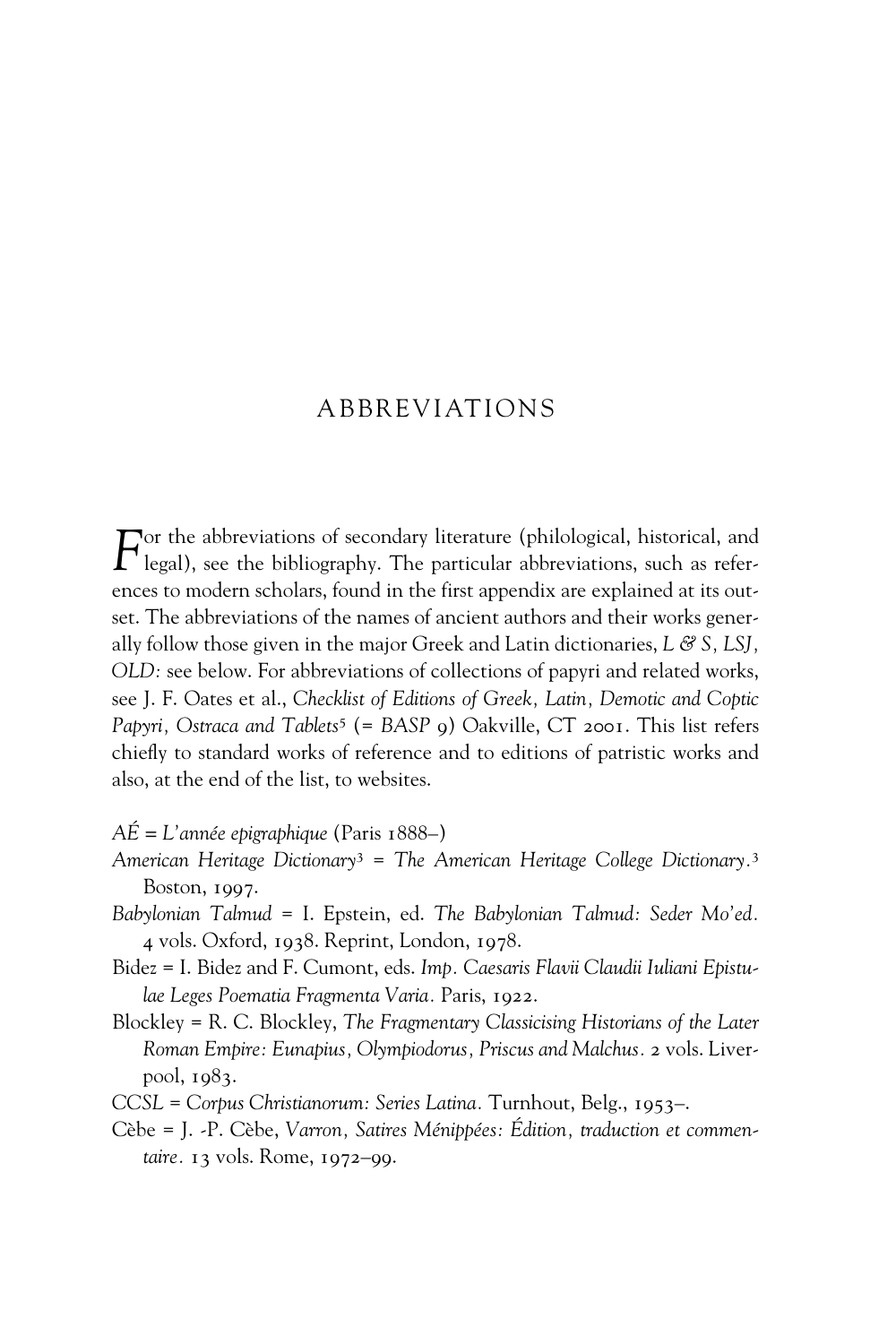- *CIL* = *Corpus Inscriptionum Latinarum.* Berlin, 1863–.
- *CSEL* = *Corpus Scriptorum Ecclesiasticorum Latinorum,* Vienna, 1866–.
- *CTP* 2 = *Corpus Topographicum Pompeianum Pars II: Toponomy,* Rome, 1983.
- *CTP* 3a = *Corpus Topographicum Pompeianum Pars III A: The Insulae of Regions I-V.* Rome, 1986.
- Doignon = J. Doignon, *Oeuvres de Saint Augustin 4.2: Dialogues philosophiques, De Ordine-L'Ordre.* Paris, 1997.
- *DS* = C. Daremberg and E. Saglio, eds. *Dictionnaire des antiquités grecques et romaines.* Vol. 3. Paris, 1918.
- *I. Portes* = A. Bernand, ed. *Les Portes du désert: Recueil des inscriptions grecques d'Antinooupolis, Tentyris, Koptos, Apollonopolis Parva et Apollonopolis Magna.* Paris, 1984.
- *IG* = *Inscriptiones Graecae.* Berlin, 1873–.
- *IGR* = R. Cagnat et al., eds. *Inscriptiones graecae ad res romanas pertinentes.* 4 vols. Paris, 1911–27. Reprint, Chicago, 1975.
- *IK* = *Inschriften griechischer Städte aus Kleinasien,* Bonn, 1972–.
- *ILS* = H. Dessau ed., *Inscriptiones Latinae Selectae,* 3 vols. Berlin, 1892–1916.
- Kytzler = B. Kytzler. *Minucius Felix: Octavius.* Leipzig, 1992. *Bibliotheca Teubneriana.*
- *L & S* = C. T. Lewis and C. Short, eds. *A Latin Dictionary.* Oxford,1879 .
- *LSJ* = H. G. Liddell, R. Scott, H. Stuart Jones, et al., eds. *Greek-English Lexicon.*<sup>9</sup> Oxford, 1940–96.
- Munier = C. Munier. *Saint Justin: Apologie pour les Chrétiens: Édition et traduction* (*Paradosis* 29). Fribourg, 1995.
- *OGIS* = W. Dittenberger, ed. *Orientis Graecae Inscriptiones Selectae,* 2 vols. Leipzig,  $1903-5$ .
- *OLD* = P. G. W. Glare ed., *Oxford Latin Dictionary.* Oxford, 1968–82.
- *Oxford Dictionary* = *The Oxford Dictionary and Thesaurus: American Edition,* Oxford, 1997.
- *PG* = J.-P. Migne, ed. *Patrologia Graeca.* 161 vols. Paris, 1857–66.
- *PL* = J.-P. Migne, ed. *Patrologia Latina.* 221 vols. Paris, 1844–64.
- Preger = T. Preger. *Scriptores Originum Constantinopolitanarum.* Leipzig, 1901–7. Reprint, New York, 1975.
- *SC* = H. De Lubac, J. Daniélou, et al., eds. *Sources chrétiennes.* Paris, 1942–.
- Seeck = O. Seeck, ed. *Notitia Dignitatum accedunt Notitia Urbis Constantinopolitanae et Laterculi Provinciarum.* Berlin, 1876.
- *SEG* = *Supplementum Epigraphicum Graecum.* Vols. 1–25 Leiden, 1923–71. Vols. 26– Amsterdam, 1979–.
- Thurn = I. Thurn. *Ioannis Malalae Chronographia.* Berlin, 2000.